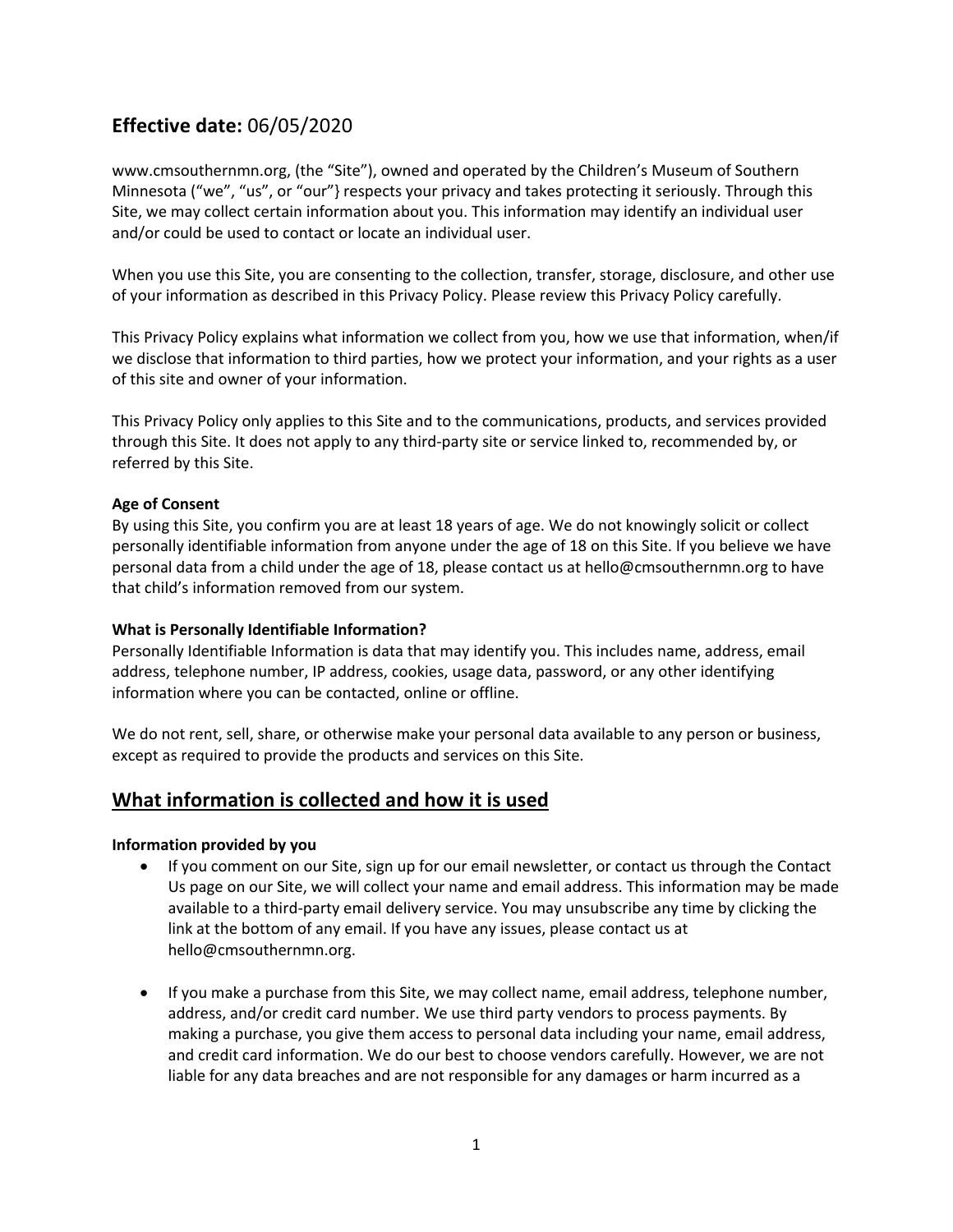result of these third-party vendors. We only have access to your name and email when you make a purchase. We do not have access your credit card information.

• If you create a user profile on our Site, you will be asked to create a username and password. We may access your name and username, but we do not have access to your password.

This information may be used to create your account, to deliver email newsletters and updates, to respond to messages/emails from you, to communicate with you about products and services you've purchased, to offer you additional products and services, and/or to bill you. We also use that information to the extent necessary to enforce the Site Terms of Use and to prevent imminent harm to persons or property.

### **Information provided automatically or by others**

Other information may be collected automatically, like Google Analytics. This information may include things like location, where you go on this Site, when you visit, what links you click, your IP address, your browser type/version, and what type of device you're connecting from. This information is used as statistical data only and does not include personal data. This information may be used by others to personalize ads.

Some third parties may use cookies or other tracking methods to collect similar information.

This information is used to create content, products, and/or services we think would be beneficial to you. We also use this information to track advertising and improve user experiences on our Site.

### **Cookies**

We also use cookies to collect certain information from all users, including web visitors who don't buy anything. A cookie is a string of data our system sends to your computer and then uses that data to identify your computer when you return to our Site.

Cookies give usage data like how often you visit, where you go on the Site, and what you do on the Site. Cookies also help provide a more customized experience when you visit our Site.

You can refuse to accept cookies by using the setting on your web browser. You can also delete past cookies in the same way. However, if you refuse cookies, you may not be able to use all the features on our Site.

We use cookies so our Site can remember you and provide you with the information you mostly likely need. For example, to save your preferences and improve your user experience.

We use cookie information to compile statistical information about the use of our Site, such as the time users spend on the Site and the pages they visit most often. Those statistics do not include personal data like name, email address, etc.

We may have third-party content and/or advertisements on this Site that use cookies. We do not have control over these third-party cookies. If you have any questions or concerns, you should contact the third-party directly.

### **Types of cookies we use**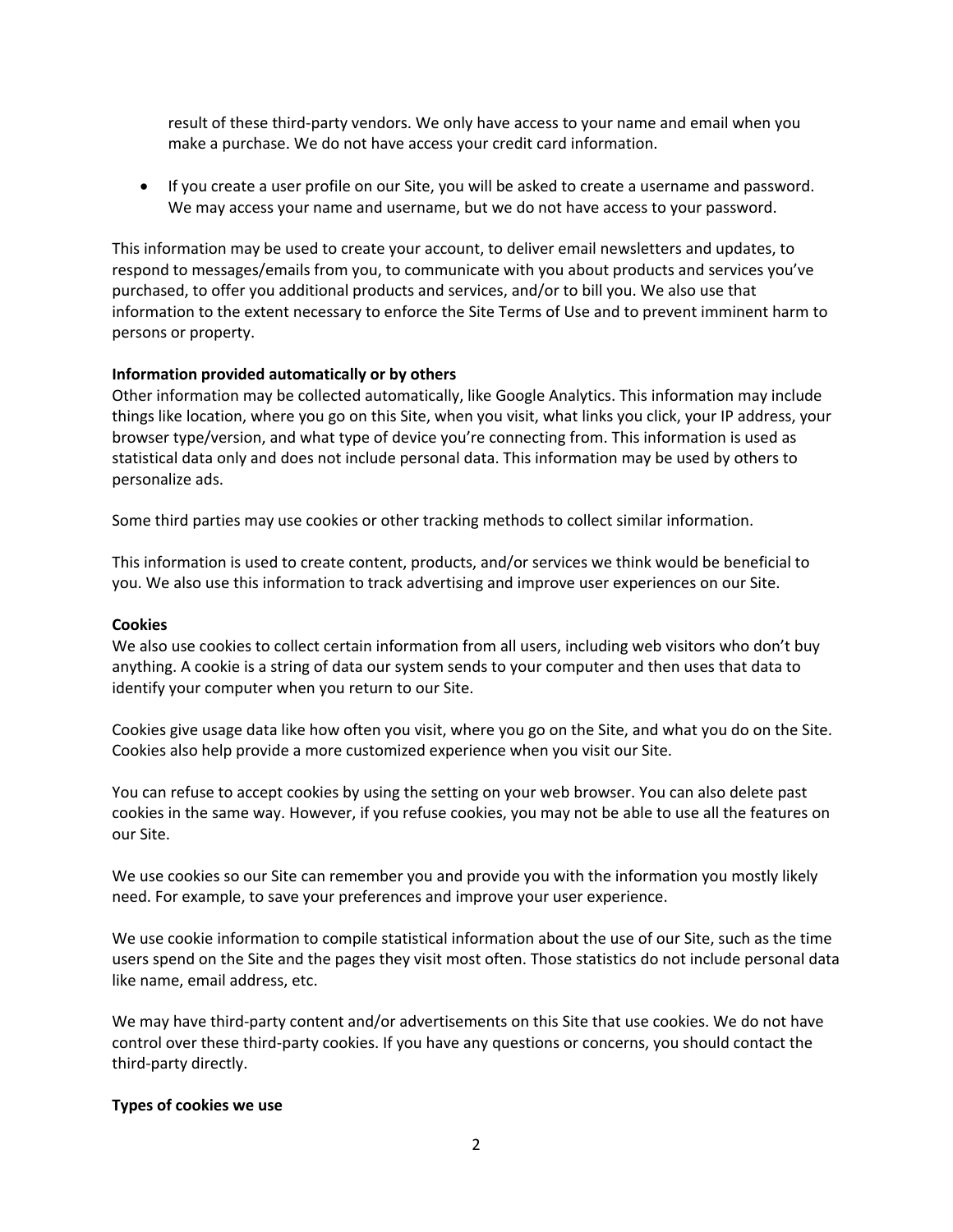- **Strictly necessary cookies**: These cookies are used to browse the Site and use its features. This includes things like saving your sessions, login details, and other information required to carry out other activities. These are used to save your browsing preferences and optimize your experience on the Site.
- **Analytics cookies**: These cookies are used to track where you go on the Site and when you visit. This information is used to track traffic to the Site and may be used to personalize ads.
- **Security cookies**: These cookies are used to detect malware, viruses, and monitor for breaches to our Terms of Use
- **Customization cookies**: These cookies allow the Site to save your information like logins and usernames to make it easier for you to use the Site.
- **Social media cookies and pixels**: These cookies make it possible to share Site content on social media like Facebook, Pinterest, Twitter and other external platforms.
- **Targeting or advertising cookies**: These cookies are used to monitor your browsing activity before and after you use the Site to personalize ads relevant to your interests. This information may be shared with third party ad networks.

# **Disclosure to 3rd parties**

### **As required by law**

We may disclose your personal data to attorneys, collection agencies, or law enforcement authorities if required by law.

### **Third-party service providers**

We may use third-party vendors to provide various services on this Site. These third-party services will be governed by their individual privacy policies. If you have any questions about these third-parties' privacy practices, you should consult their specific privacy policies or reach out to them directly. We use the following third-party providers:

Email service provider—we use Mailchimp as our email service provider. We use Elementor, Mailchimp, Blackbaud to collect names and email addresses and to use that information to deliver email newsletters, updates, and/or email marketing.

Payment processor—we use Blackbaud Altru to process payments for our ecommerce business. Blackbaud Altru will have access to your personal data including name, address, and credit card number. However, we only receive information to fulfill your order and have no access to your payment information.

### **Other third parties**

We may disclose personally identifiable information to contractors, service providers, and other third parties we use to reasonably support our business. We will only share your personal data with these third-parties to the extent necessary to provide our product and/or services to you.

In the event our business, or a portion thereof, is sold, or otherwise transferred, including bankruptcy, we may share personal data in connection with this transaction.

### **How we protect your information**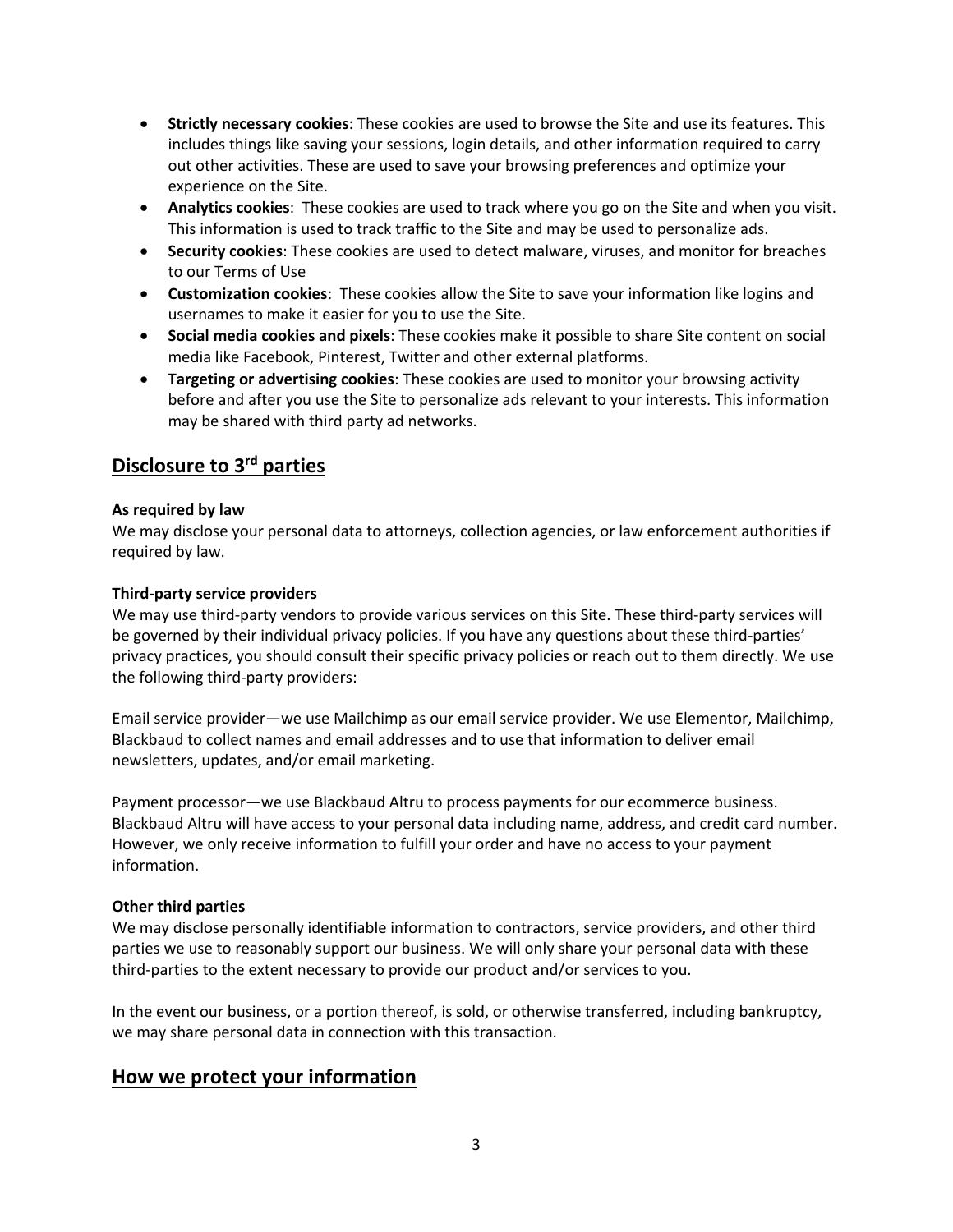We employ data security tools to protect your personal data from unauthorized access, use, alteration, and disclosure.

In addition to general security practices, we use the following to protect your personal data:

- Malware scanning
- Secure Socket Layer (SSL) certificate

In the event of a data security breach, we will contact you and/or the relevant authorities as required by law.

Unfortunately, even with these measures, we cannot guarantee the security of your personal data. By using our Site, you acknowledge and agree that we make no such guarantee and you use the Site at your own risk.

# **California Privacy Rights**

As a California resident, you may request certain information regarding our disclosure of your personal data to third parties for their marketing purposes. To request this information, please contact us at hello@cmsouthernmn.org.

# **European Union Privacy Rights**

### **Data Storage**

This Site is a US based site, so any information received will be transferred outside the European Economic Area ("EEA"). By using this Site and providing your personal data you agree to the transfer, storage, and processing of your data outside the EEA.

### **Data Retention**

We will store and process your personal data for as long as necessary to carry out the purpose it has been collected or until consent is withdrawn. After this period expires, we will delete your personal data. Therefore, some of your rights, such as right to access, right to erasure, right to change, and the right to move. All your rights relevant to your data are listed in a subsequent section of this Privacy Policy. If you have any questions, please contact us at hello@cmsouthernmn.org.

### **Lawful Basis of Processing Personal data**

We may process your personal data if:

- You have given consent for one or more specific purposes;
- The data is necessary to fulfill our agreement and/or obligations to you;
- It is necessary to fulfill our legal obligations;
- It is necessary for the purposes of a legitimate interests of us or a third-party.

### **Rights under GDPR**

If you are located in the European Union, you have certain rights under GDPR (General Data Protection Regulation). You have a right to:

• Withdraw your consent at any time;